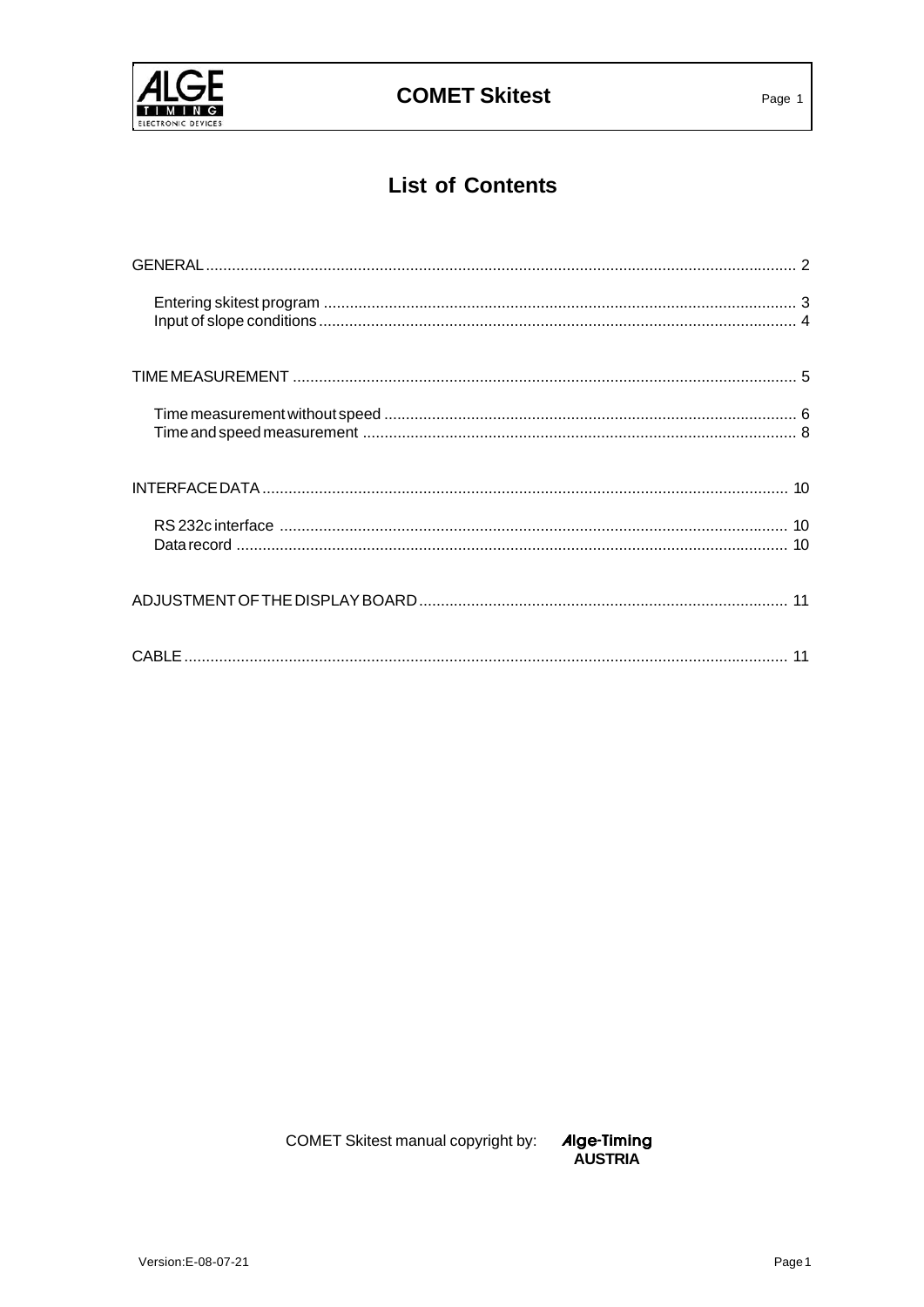

## \***GENERAL**

The COMET with the program "SKITEST" is the ideal timer for ski-and wax testing.

Enter all important air- and snow-data at the beginning. These data can be brought up to date at any time. They are stored together with time and date and can be transferred to a PC. Up to 150 slope condition data can be stored in the Comet.

All start- and stop-times are viewed in the display and are stored. Up to 750 times can be stored (3750 with large RAM). All times and speeds can be displayed on an ALGE display-board as well.

Just one competitor can be on the course with skitest mode. An observation-time guarantees, that in the case of a competitor falling the time will be cleared again.

The number of measuring spots (photocell, startgate) is optional.

If you enter the distances between the photocells, the speed in the specific sections will be viewed.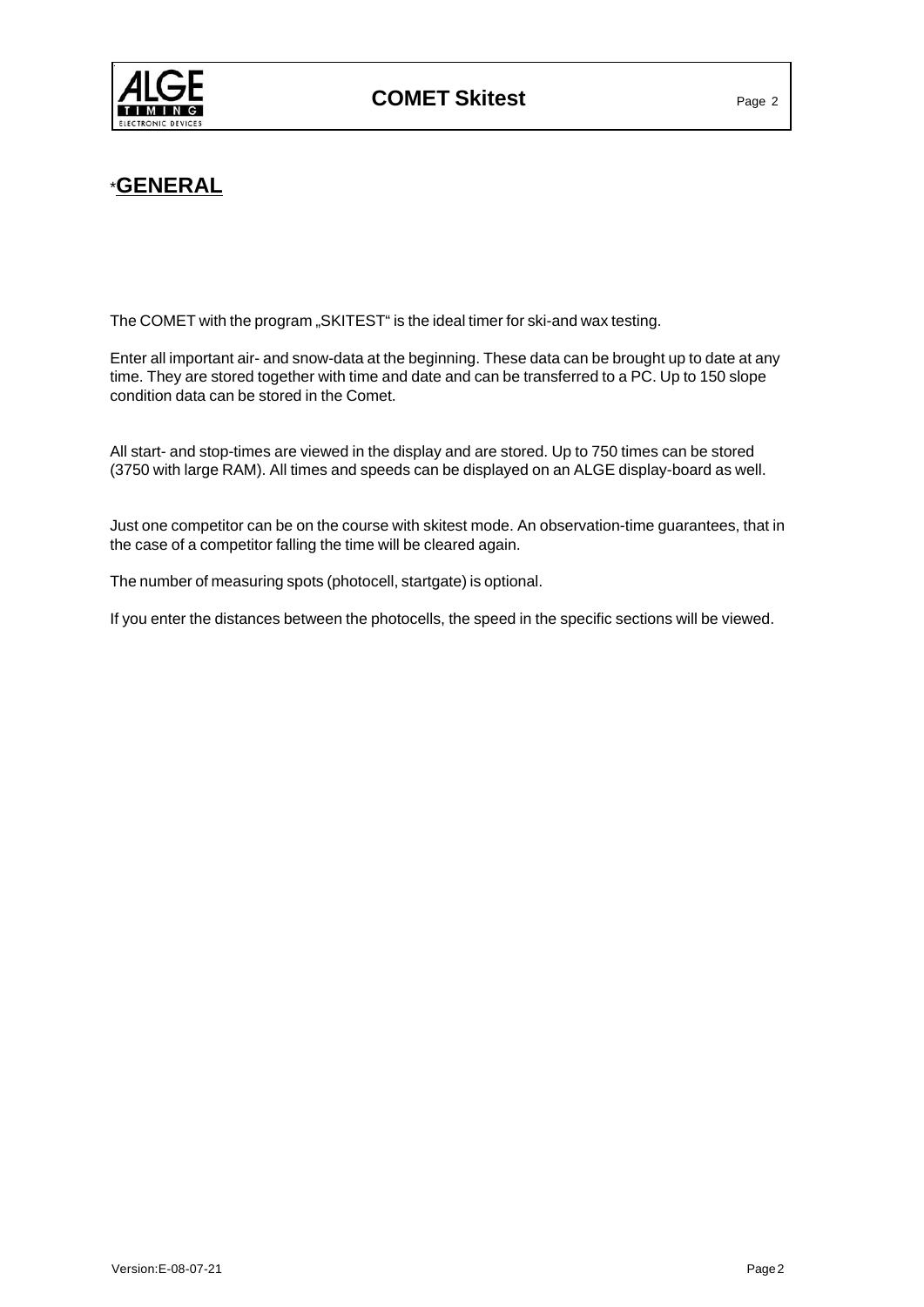

### **ENTERING THE SKITEST PROGRAM:**

You can receive the data from the RS 232 interface on a display-board, Printer P4, or Computer. If you want to connect a display-board or computer choose the display-board, if you use a printer choose the printer. If you do not use the serial interface, you can choose either one.



Now the comet is ready for piste conditions.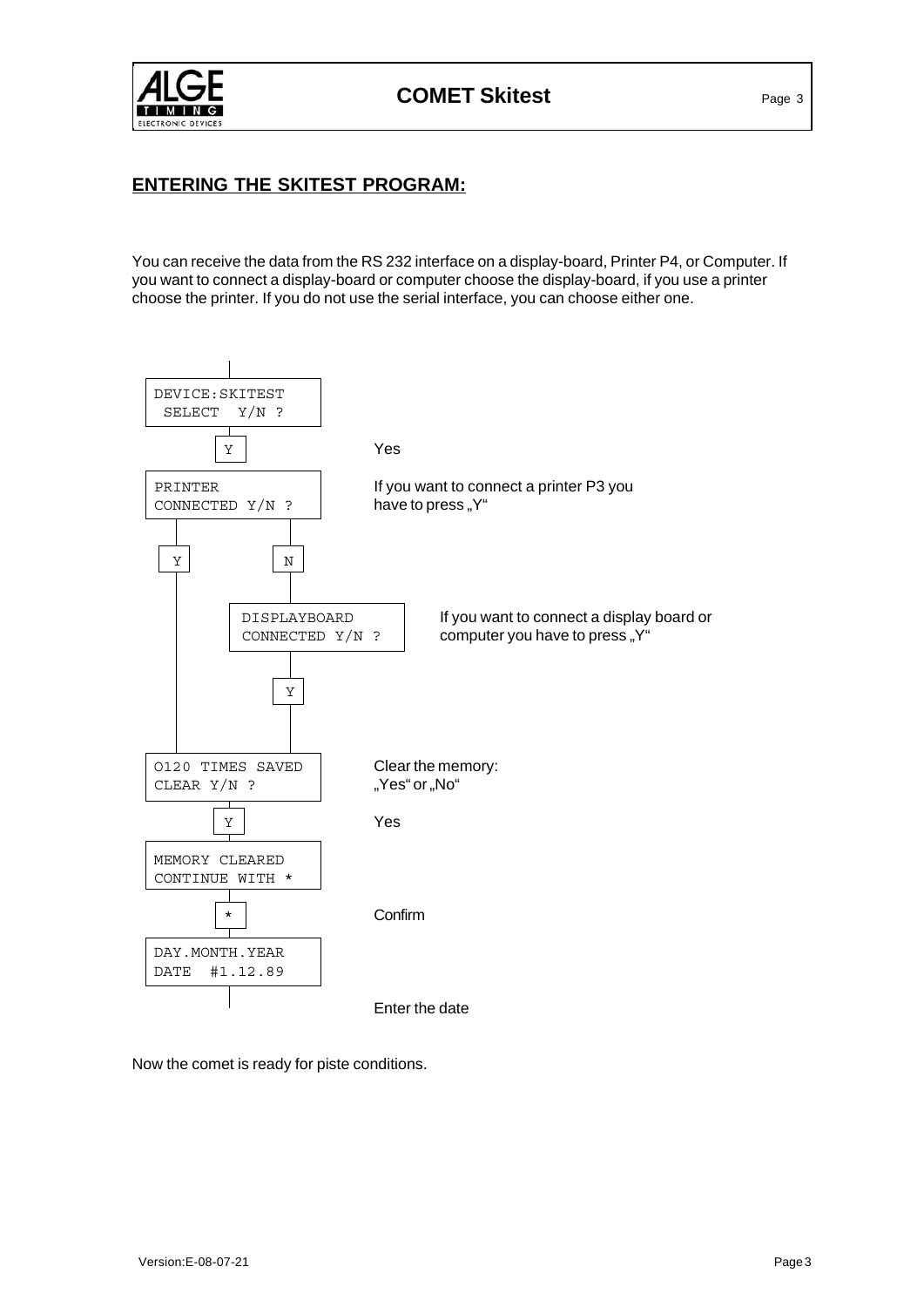

### **INPUT OF SLOPE CONDITIONS:**

There are four criteria for slope conditions:

- snow-temperature
- snow-humidity
- air-temperature
- air-humidity

Slope conditions must be entered before the skitest starts. These data can be brought up to date at any time during the testing by pressing key "B". All data will be stored together with the time of day.

To enter a negative figure use key "N".



New data can be entered any time by pressing key "N".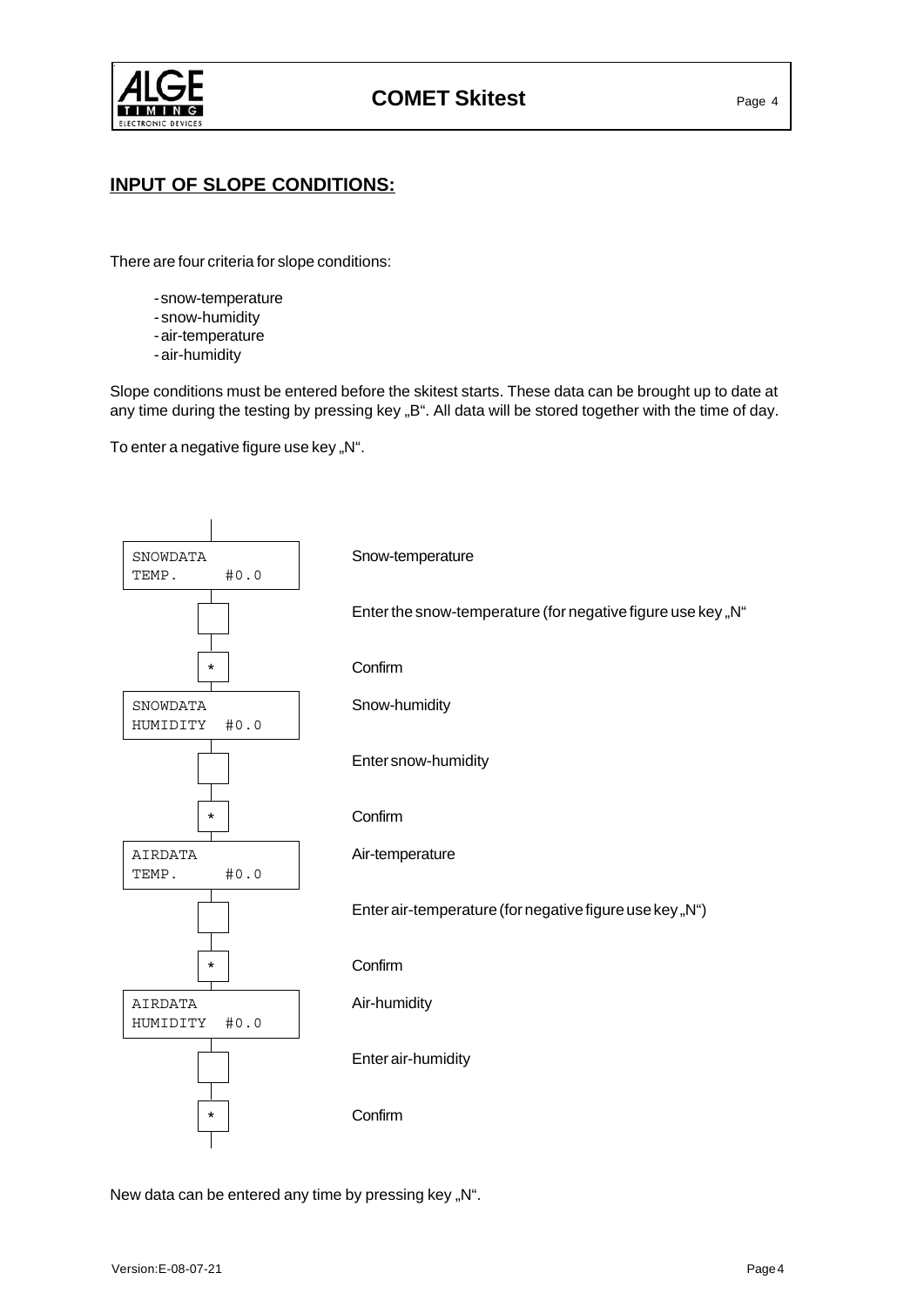

# **TIME MEASUREMENT**

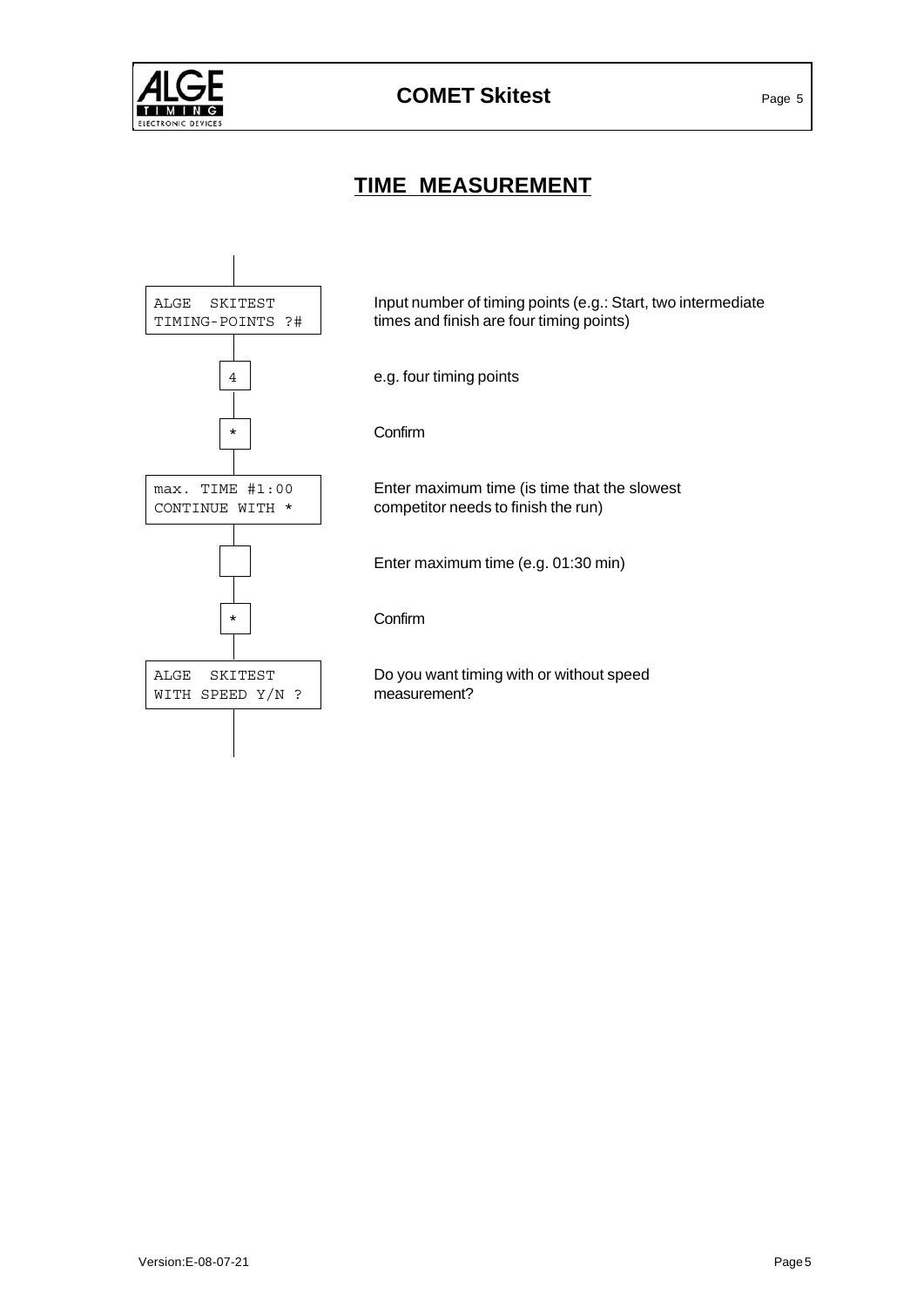

### **TIME MEASUREMENT WITHOUT SPEED:**

All times are stored and can be displayed on an ALGE display-board.

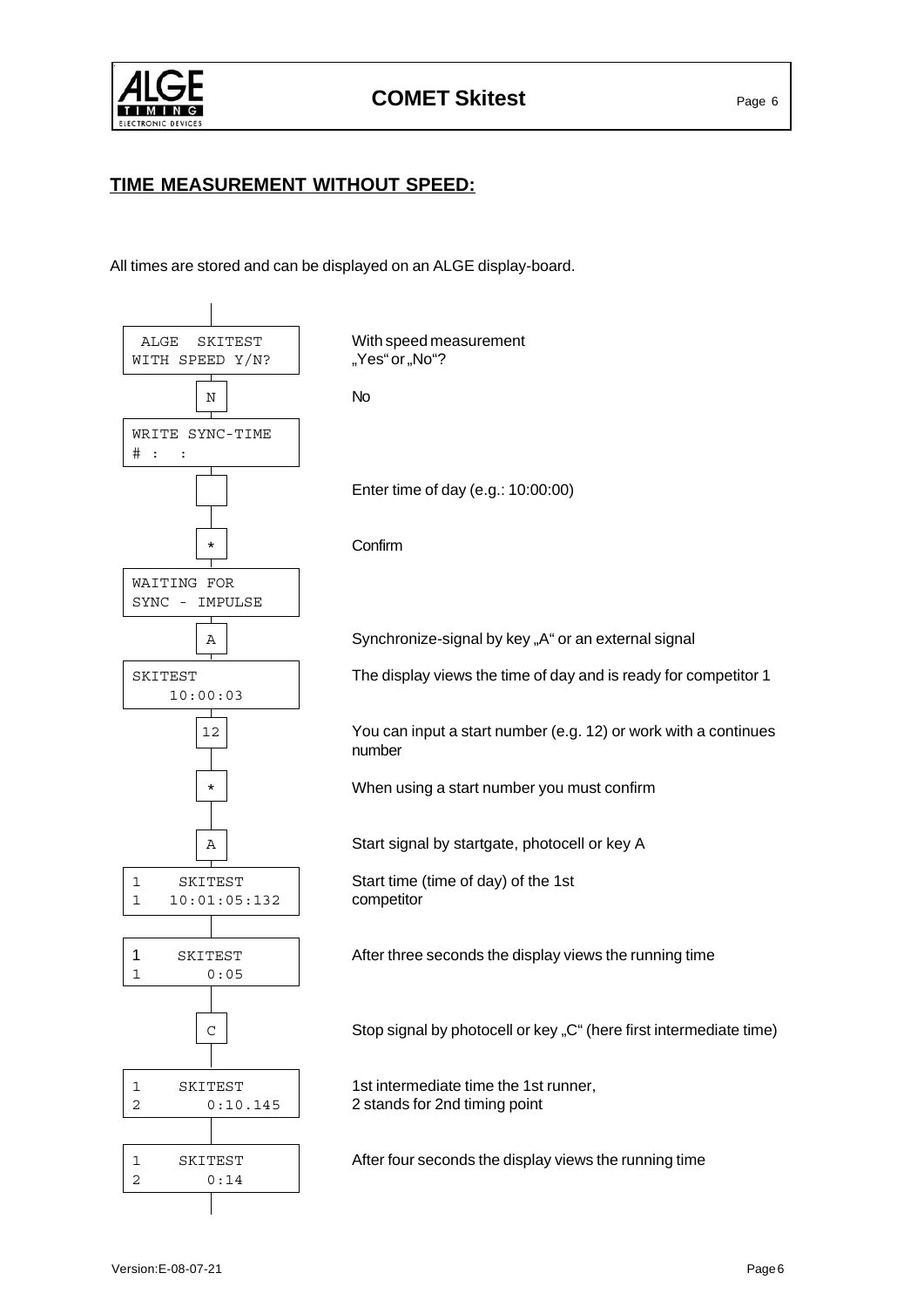

# **COMET Skitest** Page 7



If a competitor does not reach the finish or misses a photocell, the next competitor has to wait until the maximum-time has elapsed.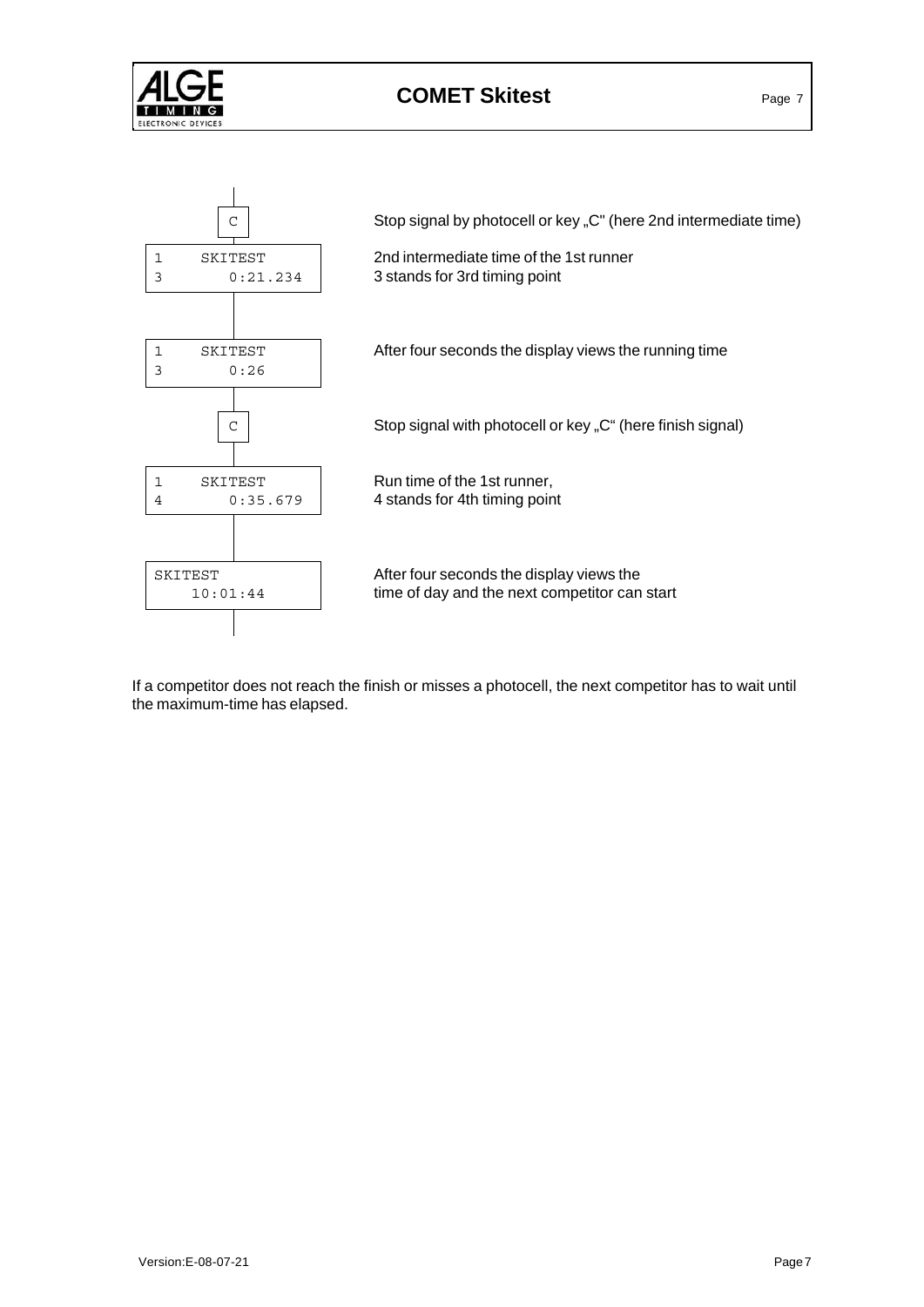

### **TIME AND SPEED MEASUREMENT:**

In this mode all times and speeds can be viewed on an ALGE scoreboard and in the display. All times will be stored, speeds however will not be stored in the Comet.

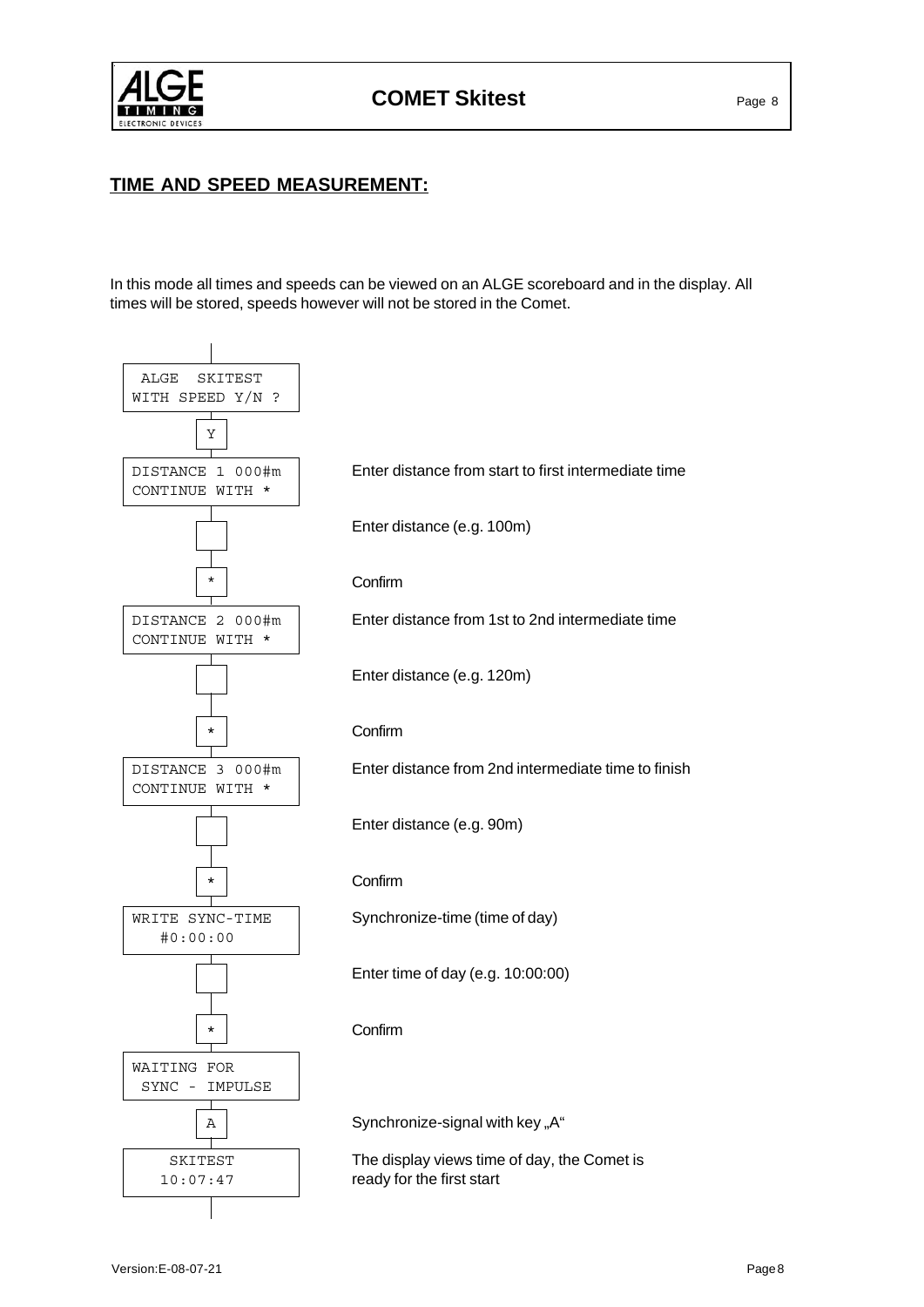

# **COMET Skitest** Page 9



 $A \parallel$  Start signal with startgate, photocell, or key "A"

2 0:04.240 time, 2 stands for 2nd timing point, 1 for 1st runner

3 0:09.177 time of the 1st runner, 3 stands for 3rd timing point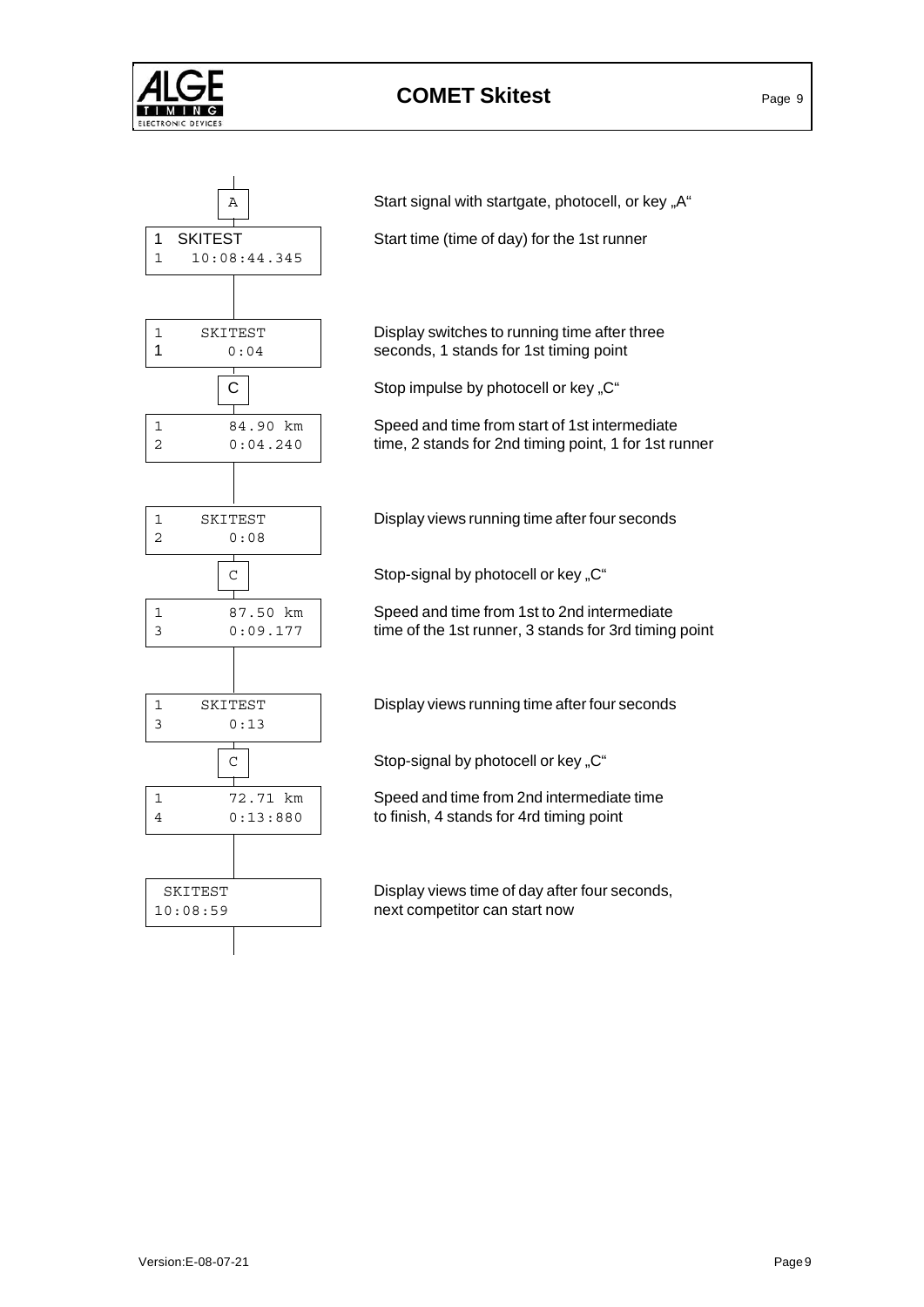

## **INTERFACE DATA**

### **RS 232c interface:**

2400 baud, 1 start bit, 8 data bit, no parity bit, 1 stop bit ASCII, duplex, hardware handshake

#### **DATA RECORD:**

### **Computer to Comet:**

ALGE#T(CR)order to transfer times stored in the Comet to the Computer ALGE#B(CR) order to transfer slope data from the Comet to the computer

### **Comet to Computer:**

1234#K##HH:MM:SS.zht(CR) ............................. Time

| 123#TT.XX.YY#HH:MM(LF)(CR)  Data of the slope |
|-----------------------------------------------|
|                                               |
|                                               |
|                                               |
|                                               |
|                                               |

| (LF)  line feed                        |  |
|----------------------------------------|--|
| (CR)  carriage return                  |  |
| K chanal $(1, 2 = start; 4, 8 = stop)$ |  |
| $HH$ hours                             |  |
| MM  minutes                            |  |
| SS  secunds                            |  |
| z  tenths of a second                  |  |
| h  hundredths of a second              |  |
| t  thousandths of a second             |  |
| 1234  continous run number             |  |
| $TT$ day                               |  |
| XX  month                              |  |
| YY  year                               |  |
| TS  snow-temperature                   |  |
| HS  snow-humidity                      |  |
| TA  air-temperature                    |  |
| HA  air-humidity                       |  |
| #  space bar                           |  |